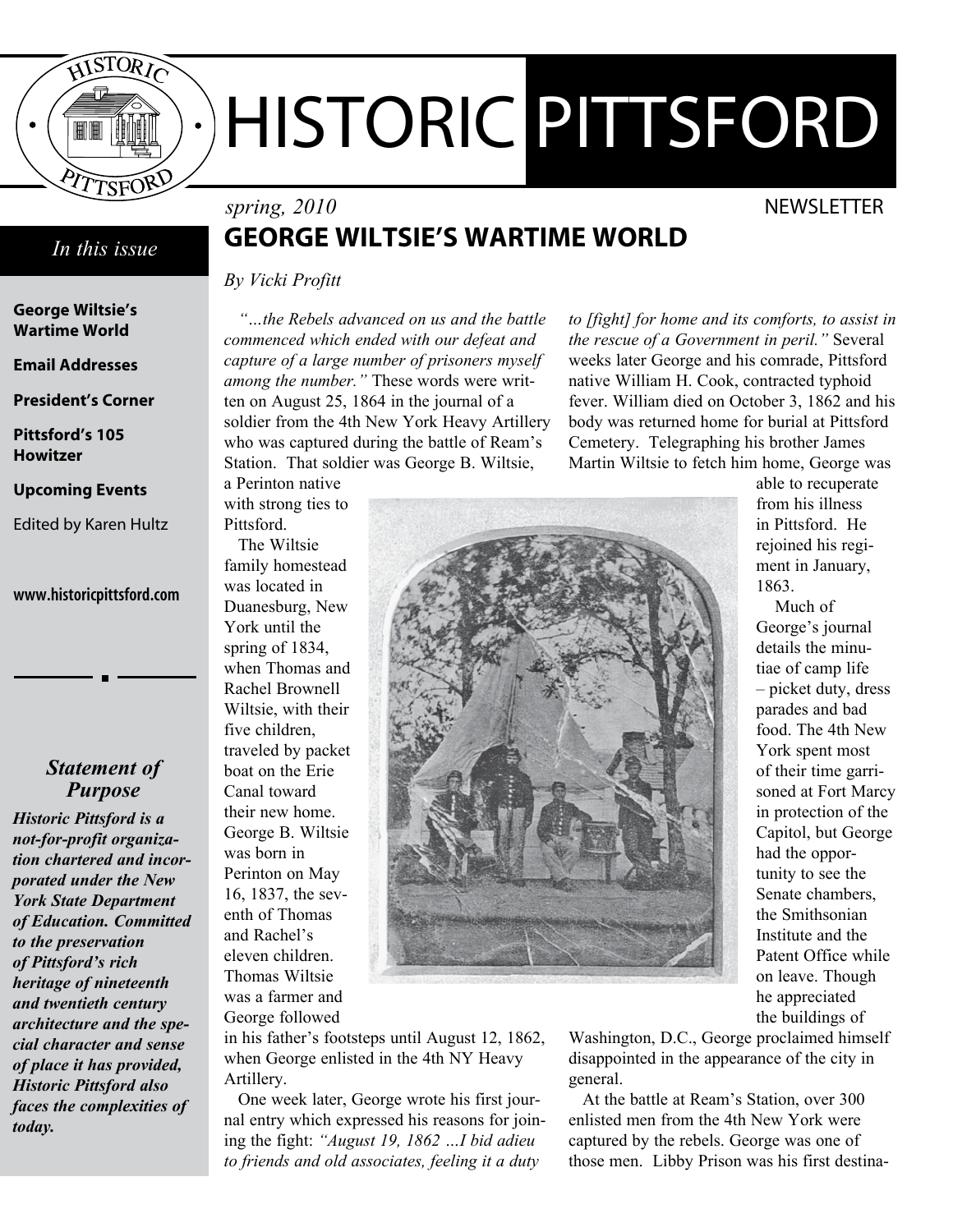tion, followed by Belle Isle. Ultimately, George Wiltsie arrived at Salisbury Prison in North Carolina, where he spent the majority of his captivity. Originally built to house 2,500 prisoners, by late 1864 the prison was home to over 8,300 Union POWs. Pickpocketing was rampant, as was the random shooting of prisoners who stepped too close to freedom. On October 25, 1864, George marked the two-month anniversary of his capture and noted that he had only slept under shelter three of those sixty nights.

George was paroled in February of 1865. Sadly, six months of captivity had wreaked havoc on his body. He fought and lost his last battle, dying of typhoid fever in Annapolis, Maryland on March 21, 1865. His body was returned home and buried at Pittsford Cemetery beside his sisters Antoinette and Eliza and his brother Frank. George B. Wiltsie, the man who remarked on the beauty of architecture and who took joy in historical monuments, was dead at the young age of twenty-eight.

In 2007, a box containing documents and photographs belonging to the Wiltsie family was donated to the Perinton Historical Society. The box contained a transcription of George B. Wiltsie's wartime diary. The transcriber of the diary is unknown, as is the location of the original diary. Special thanks to Bill Keeler, curator of the Fairport Museum, for allowing me access to the Wiltsie box.

The photo of George B. Wiltsie, second from left, is courtesy of Jason Puckett. Jason, of Oklahoma, is an avid collector of Civil War memorabilia. After bidding on the photo of the 4th New York Heavy Artillery on eBay, Jason contacted the seller to learn if any of the soldiers were identified. Imagine his surprise when he found out that, not only were they identified, one of the soldiers was a distant relative, George B. Wiltsie! The other soldiers are identified as William B. Lyke, Henry Root – drummer boy, and Albert E. Lyke. William and Albert were brothers. William was also taken prisoner at Ream's Station. He survived the war, dying in 1904 at age 65. Albert lived to age 92, passing away in 1933. A third Lyke brother, Edward, also served with the 4th NY. He was mortally wounded at Petersburg, VA. Henry Root died in 1899, age fifty-four.

#### *George B. Wiltsie's wartime diary courtesy Perinton Historical Society.*

*Photo of George B. Wiltsie, second from left, courtesy Jason Puckett, Wiltsie descendant.*

*Additional information about George B. Wiltsie and other Pittsford Civil War soldiers can be found on my blog, www.illumhistory.wordpress.com*

# **PRESIDENT'S CORNER**

I'm happy to report that our membership is growing. In order for our organization, or any non-profit organization to thrive, increasing membership is key. We continue to contact new residents through our outreach project and endeavor to plan programs that may be of interest to younger groups as well as our faithful membership. The Programs Committee discusses potential events all year long. We encourage members who may have an idea for an interesting program to call me or Mary Menzie, our Program Chair, or the Little House and talk with Dorothy Meusberger. Comments can also be placed on our website at www.historicpittsford.com. Historic Pittsford sponsors three to four events annually. Unless otherwise noted, you are encouraged to bring friends, neighbors and anyone who might enjoy the presentation. Our best promotion is still-"word of mouth".

The Little House serves as the office for Historic Pittsford. This year we are making plans for some improvements in the 1819 building. The basement is targeted for additional office space and a bathroom.

Grant applications have been submitted to help in the updating of displays and adding a computer system. If you haven't visited the Little House, you're missing a treat. It was formerly a lawyer's office, a library, a residence, and a doctor's office. It's located at 18 Monroe Ave. (next to the Fire House) and is open Wednesday and Saturday mornings.

Historic Pittsford has been an important factor in why you and I choose to live here. It monitors and advises the Town and Village Boards. It strives to remind us all what a special community we have and is constantly looking at issues that may affect the historic ambience of our daily lives.

We, who volunteer in the service of the community, welcome progress and embrace change, invite you to express your views and concerns.

Sincerely, Rusty Likly, **President** Historic Pittsford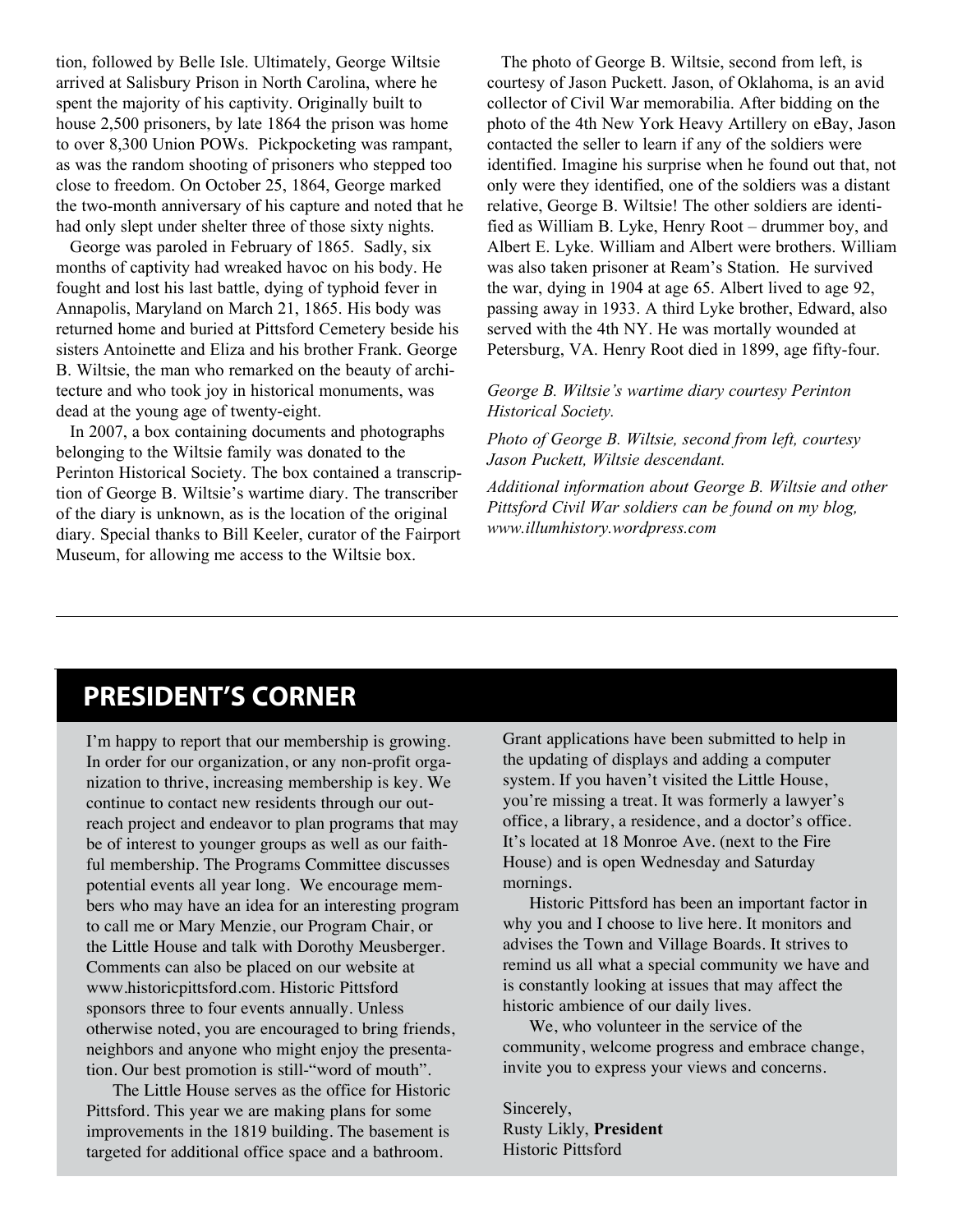# **Pittsford's 105 Howitzer**

*by Audrey Johnson*

World War I veterans who founded Rayson-Miller American Legion Post brought the 1918 German 105mm howitzer to Pittsford early in 1932. It is likely that these veterans saw the howitzer as a companion piece to the 1860-65 memorial cannon mounted in the Pittsford Cemetery in the late 1800's. The Krupp manufactured gun was supplied by the Army Ordinance Department and is thought to have arrived in town by train. It was first housed in Pete Thornell's Garage, presently Starbucks Coffee Company, for cleaning and to await its formal dedication. Military records of the time indicated that the howitzer had been captured from German marines in France by the US Army 27th division in October 1918. It bore signs of war action, but was otherwise in good condition. The 27th Division was a National Guard unit from western New York, making this howitzer particularly significant as a memorial in Pittsford.

Rochester newspapers reported on March 2, 1932, that a torn water-stained page from a German marine's diary had been found tucked away in the tool box on the carriage. The October 1918 entries told of preparations for a new attack and noted : "news is bad. Americans very active . . ." This "discovery" caused a sensation for awhile. The newspapers were suspicious however, and eventually the diary turned out to be a hoax, but it worked for a little while and, according to past supervisor, Paul Spiegel, "a lot of fun was had by all".

Town and village officials, together with Legion officers, selected the small triangular park at the corner of East Avenue and Washington Road, then named Penn Street, as the site for the howitzer. This was just north of the railroad bridge across North Main Street in the Village. Concrete supports were installed in the summer of 1932, and a flag pole was erected on the plot to enhance the setting.

A festive parade preceded the formal dedication of the memorial on Saturday afternoon, September 10, 1932. The line of march came down Main Street and across the canal bridge, flags flying to the accompaniment of the Doud Post Band, The Wilson Fife and Drum Corps, and the Wilson Drum and Bugle Corps. Marching units participating with Rayson-Miller Post included Legionnaires from Fairport, Brighton, Honeoye Falls, and East Rochester and many more.

At this dedication Congressman James L. Whitley offered remarks that dealt with the threat to peace as he saw it at that time. He said in part: "It is the duty of every veteran who has experienced the hardships of war to prevent disarmament by the United States and to make certain that every avenue of preparedness to secure peace is opened."

In the following years, the howitzer was a village landmark as it stood watch in its small park, passed ceremoniously each Memorial Day by the traditional parade bound for the Veterans Plot in the Pittsford Cemetery.

Village youngsters were drawn to it and many a young boy played at "firing" the howitzer at passing trains, trucks, buses, and cars.

The peace of that north end of the Village was shattered at 12:14 AM on October 31, 1960, when the howitzer went off with a terrific blast. "It practically lifted me out of bed" remarked a Washington Road neighbor. Fragments of a tin can containing explosives dropped into the muzzle by pranksters destroyed a mail storage box and sent bits of shrapnel flying against the railroad bridge." It would have been a good prank, but it was just too much explosive". Sheriff deputies followed several leads, but the pranksters were never caught. The Legion decided to plug the barrel with cement and thus, no more Halloween capers!

In 1974, the intersection of East Avenue, North Main Street and Washington Road was reconstructed to accommodate increased traffic and at the same time an apartment house was built on the northeast corner. The small triangular park, home of the howitzer for 42 years, was lost. The now homeless howitzer had to find a new home. It resided in the Town Highway Department for a time until the East Rochester Legion Post suggested a suitable place in their Edmund Lyons Park. Pittsford Legionnaires agreed to the loan and it was moved in 1980.

In the Spring of 1987, after the Rayson-Miller Post found its first permanent quarters in the lower level of the Village Hall, it was suggested that a new site be selected for the howitzer. After much consideration, the site in the Pioneer Cemetery was chosen and the howitzer was moved back to Pittsford. By the end of October 1987, it was permanently secured on new concrete supports, the site graded and sod laid in preparation for the November 11 rededication. It had been repainted, cleaned and polished and the original plaque secured. A semi-circle of flag sockets was installed around the site in order for flags to be erected on major holidays and especially on Veterans Day when a ceremony is held each year at 11:00 AM, the date of the Armistice ending World War I.

In the Fall of 2009, the howitzer was moved to the village DPW where it is awaiting restoration.